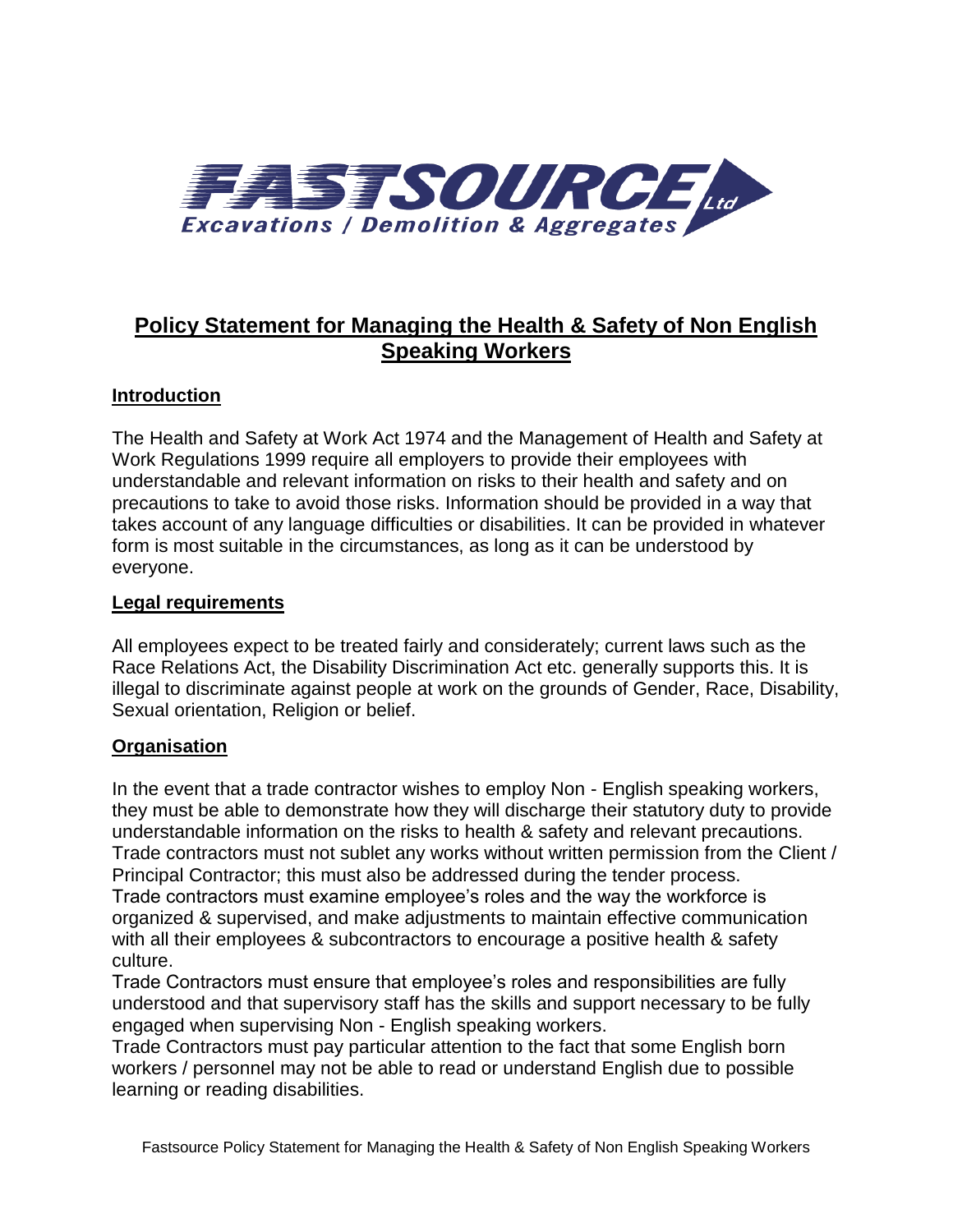# **Communication**

Communications, training and leadership are all important organisational elements that will contribute to effective systems. Any trade contractor who wishes to employ Non - English speaking nationals must also provide a competent trained person who can communicate / translate the site induction, toolbox talks / safety briefings, health & safety information effectively amongst the workforce.

To ensure there is adequate support for Non – English speaking workers the trade contractor will need to provide at least one English speaking supervisor for every five Non- English speaking employees employed on the site. However, Site Management reserves the right to reduce this number for high risk activities.

The Supervisor must stay with the operatives at all times in order to deliver inductions, briefings and routine instructions and act as liaison with the rest of the team. Effective communications are essential to the success of worker involvement in health and safety. Any trade contractor who fails to manage or supervise their workforce effectively on site will be involved in having their work suspended until such time that they can implement adequate supervision or resources.

### **Training/competence**

Any persons supervising the Non - English speaking workers must have a minimum standard of health and safety training e.g. SMSTS 5 Day Course or equivalent, as well as being competent, trained and experienced in their particular work. Persons identified for supervision roles must be confirmed in writing in Trade Contractors Method Statements and Risk Assessments.

All persons prior to working on site shall attend the Site Induction (the multi-lingual DVD from Construction Industry Publications "UK Construction Standards" is a very useful tool to assist with the delivery of inductions). Trades Contractors must be able to demonstrate that all persons employed as part of their works are competent, trained and experienced e.g. hold the relevant CSCS card. Any trade contractor who fails to provide satisfactory information relating to competency and training shall not start work on site.

# **Prohibited activities**

In the interests of health & safety the following high risk activities may not be undertaken by Non - English speaking workers:

- Excavation Works
- Demolition
- Lifting Operations
- Plant Operations
- Commissioning or De- Commissioning
- Confined Space Work
- Other Permit to Work activities

Fastsource Policy Statement for Managing the Health & Safety of Non English Speaking Workers